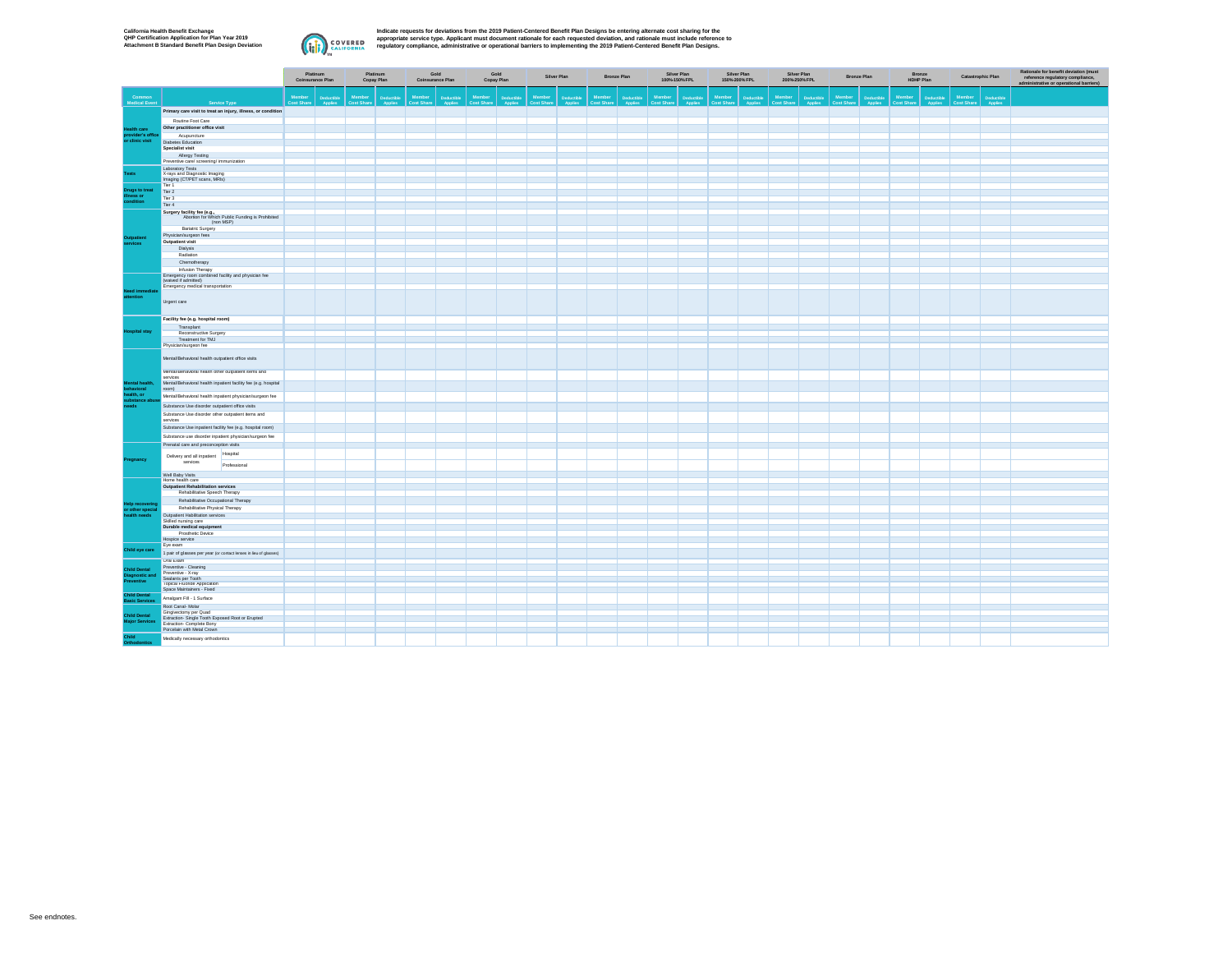

## **California Health Benefit Exchange QHP Certification Application for Plan Year 2019 Attachment C1 Current & Projected Enrollment**

**Please provide the following for each product (HMO/PPO/EPO/HSP) in the individual market:**

 **1 - Effectuated Enrollment as of April 1, 2018. Effectuated means enrollee made binder payment. Applicants not currently contracted should leave 2018 effectuated columns blank.**

 **2 - 2019 Enrollment Projections. These should reflect anticipated enrollment for the Plan Year 2019.**

**Data submitted must be consistent with all SERFF templates and any other application submissions.**

|                                      |                                      | HMO                |                   |                    | PPO               |                    | <b>EPO</b>        | <b>HSP</b>         |                   |  |  |
|--------------------------------------|--------------------------------------|--------------------|-------------------|--------------------|-------------------|--------------------|-------------------|--------------------|-------------------|--|--|
| <b>Rating Region</b>                 | <b>County</b>                        | 2018               | 2019              | 2018               | 2019              | 2018               | 2019              | 2018               | 2019              |  |  |
|                                      |                                      | <b>Effectuated</b> | <b>Enrollment</b> | <b>Effectuated</b> | <b>Enrollment</b> | <b>Effectuated</b> | <b>Enrollment</b> | <b>Effectuated</b> | <b>Enrollment</b> |  |  |
| <b>Region 1</b>                      | <b>Alpine</b>                        |                    |                   |                    |                   |                    |                   |                    |                   |  |  |
| <b>Region 1</b>                      | <b>Del Norte</b>                     |                    |                   |                    |                   |                    |                   |                    |                   |  |  |
| <b>Region 1</b>                      | Siskiyou                             |                    |                   |                    |                   |                    |                   |                    |                   |  |  |
| <b>Region 1</b>                      | <b>Modoc</b>                         |                    |                   |                    |                   |                    |                   |                    |                   |  |  |
| <b>Region 1</b>                      | Lassen                               |                    |                   |                    |                   |                    |                   |                    |                   |  |  |
| <b>Region 1</b><br><b>Region 1</b>   | <b>Shasta</b><br><b>Trinity</b>      |                    |                   |                    |                   |                    |                   |                    |                   |  |  |
| <b>Region 1</b>                      | <b>Humboldt</b>                      |                    |                   |                    |                   |                    |                   |                    |                   |  |  |
| <b>Region 1</b>                      | <b>Tehama</b>                        |                    |                   |                    |                   |                    |                   |                    |                   |  |  |
| <b>Region 1</b>                      | <b>Plumas</b>                        |                    |                   |                    |                   |                    |                   |                    |                   |  |  |
| <b>Region 1</b>                      | <b>Nevada</b>                        |                    |                   |                    |                   |                    |                   |                    |                   |  |  |
| <b>Region 1</b>                      | <b>Sierra</b>                        |                    |                   |                    |                   |                    |                   |                    |                   |  |  |
| <b>Region 1</b>                      | <b>Mendocino</b>                     |                    |                   |                    |                   |                    |                   |                    |                   |  |  |
| <b>Region 1</b>                      | Lake                                 |                    |                   |                    |                   |                    |                   |                    |                   |  |  |
| <b>Region 1</b>                      | <b>Butte</b>                         |                    |                   |                    |                   |                    |                   |                    |                   |  |  |
| <b>Region 1</b>                      | Glenn                                |                    |                   |                    |                   |                    |                   |                    |                   |  |  |
| <b>Region 1</b>                      | <b>Sutter</b>                        |                    |                   |                    |                   |                    |                   |                    |                   |  |  |
| <b>Region 1</b>                      | Yuba                                 |                    |                   |                    |                   |                    |                   |                    |                   |  |  |
| <b>Region 1</b>                      | Colusa                               |                    |                   |                    |                   |                    |                   |                    |                   |  |  |
| <b>Region 1</b>                      | <b>Amador</b>                        |                    |                   |                    |                   |                    |                   |                    |                   |  |  |
| <b>Region 1</b><br><b>Region 1</b>   | <b>Calaveras</b><br><b>Tuolumne</b>  |                    |                   |                    |                   |                    |                   |                    |                   |  |  |
| <b>Region 2</b>                      | <b>Napa</b>                          |                    |                   |                    |                   |                    |                   |                    |                   |  |  |
| <b>Region 2</b>                      | Sonoma                               |                    |                   |                    |                   |                    |                   |                    |                   |  |  |
| <b>Region 2</b>                      | Solano                               |                    |                   |                    |                   |                    |                   |                    |                   |  |  |
| <b>Region 2</b>                      | <b>Marin</b>                         |                    |                   |                    |                   |                    |                   |                    |                   |  |  |
| <b>Region 3</b>                      | <b>Sacramento</b>                    |                    |                   |                    |                   |                    |                   |                    |                   |  |  |
| <b>Region 3</b>                      | Placer                               |                    |                   |                    |                   |                    |                   |                    |                   |  |  |
| <b>Region 3</b>                      | <b>El Dorado</b>                     |                    |                   |                    |                   |                    |                   |                    |                   |  |  |
| <b>Region 3</b>                      | Yolo                                 |                    |                   |                    |                   |                    |                   |                    |                   |  |  |
| <b>Region 4</b>                      | <b>San Francisco</b>                 |                    |                   |                    |                   |                    |                   |                    |                   |  |  |
| <b>Region 5</b>                      | <b>Contra Costa</b>                  |                    |                   |                    |                   |                    |                   |                    |                   |  |  |
| <b>Region 6</b>                      | <b>Alameda</b>                       |                    |                   |                    |                   |                    |                   |                    |                   |  |  |
| <b>Region 7</b>                      | <b>Santa Clara</b>                   |                    |                   |                    |                   |                    |                   |                    |                   |  |  |
| <b>Region 8</b>                      | <b>San Mateo</b>                     |                    |                   |                    |                   |                    |                   |                    |                   |  |  |
| <b>Region 9</b><br><b>Region 9</b>   | <b>Santa Cruz</b><br><b>Monterey</b> |                    |                   |                    |                   |                    |                   |                    |                   |  |  |
| <b>Region 9</b>                      | <b>San Benito</b>                    |                    |                   |                    |                   |                    |                   |                    |                   |  |  |
| <b>Region 10</b>                     | <b>San Joaquin</b>                   |                    |                   |                    |                   |                    |                   |                    |                   |  |  |
| <b>Region 10</b>                     | <b>Stanislaus</b>                    |                    |                   |                    |                   |                    |                   |                    |                   |  |  |
| <b>Region 10</b>                     | <b>Merced</b>                        |                    |                   |                    |                   |                    |                   |                    |                   |  |  |
| <b>Region 10</b>                     | <b>Mariposa</b>                      |                    |                   |                    |                   |                    |                   |                    |                   |  |  |
| <b>Region 10</b>                     | <b>Tulare</b>                        |                    |                   |                    |                   |                    |                   |                    |                   |  |  |
| <b>Region 11</b>                     | <b>Fresno</b>                        |                    |                   |                    |                   |                    |                   |                    |                   |  |  |
| <b>Region 11</b>                     | <b>Kings</b>                         |                    |                   |                    |                   |                    |                   |                    |                   |  |  |
| <b>Region 11</b>                     | <b>Madera</b>                        |                    |                   |                    |                   |                    |                   |                    |                   |  |  |
| <b>Region 12</b>                     | <b>San Luis Obispo</b>               |                    |                   |                    |                   |                    |                   |                    |                   |  |  |
| <b>Region 12</b>                     | Ventura                              |                    |                   |                    |                   |                    |                   |                    |                   |  |  |
| <b>Region 12</b>                     | Santa Barbara                        |                    |                   |                    |                   |                    |                   |                    |                   |  |  |
| <b>Region 13</b><br><b>Region 13</b> | <b>Mono</b>                          |                    |                   |                    |                   |                    |                   |                    |                   |  |  |
| <b>Region 13</b>                     | Inyo<br><b>Imperial</b>              |                    |                   |                    |                   |                    |                   |                    |                   |  |  |
| <b>Region 14</b>                     | Kern                                 |                    |                   |                    |                   |                    |                   |                    |                   |  |  |
| <b>Region 15</b>                     | <b>Los Angeles</b>                   |                    |                   |                    |                   |                    |                   |                    |                   |  |  |
| <b>Region 16</b>                     | <b>Los Angeles</b>                   |                    |                   |                    |                   |                    |                   |                    |                   |  |  |
| <b>Region 17</b>                     | San Bernardino                       |                    |                   |                    |                   |                    |                   |                    |                   |  |  |
| <b>Region 17</b>                     | <b>Riverside</b>                     |                    |                   |                    |                   |                    |                   |                    |                   |  |  |
| <b>Region 18</b>                     | Orange                               |                    |                   |                    |                   |                    |                   |                    |                   |  |  |
| <b>Region 19</b>                     | San Diego                            |                    |                   |                    |                   |                    |                   |                    |                   |  |  |
| <b>Statewide Total</b>               |                                      |                    |                   |                    |                   |                    |                   |                    |                   |  |  |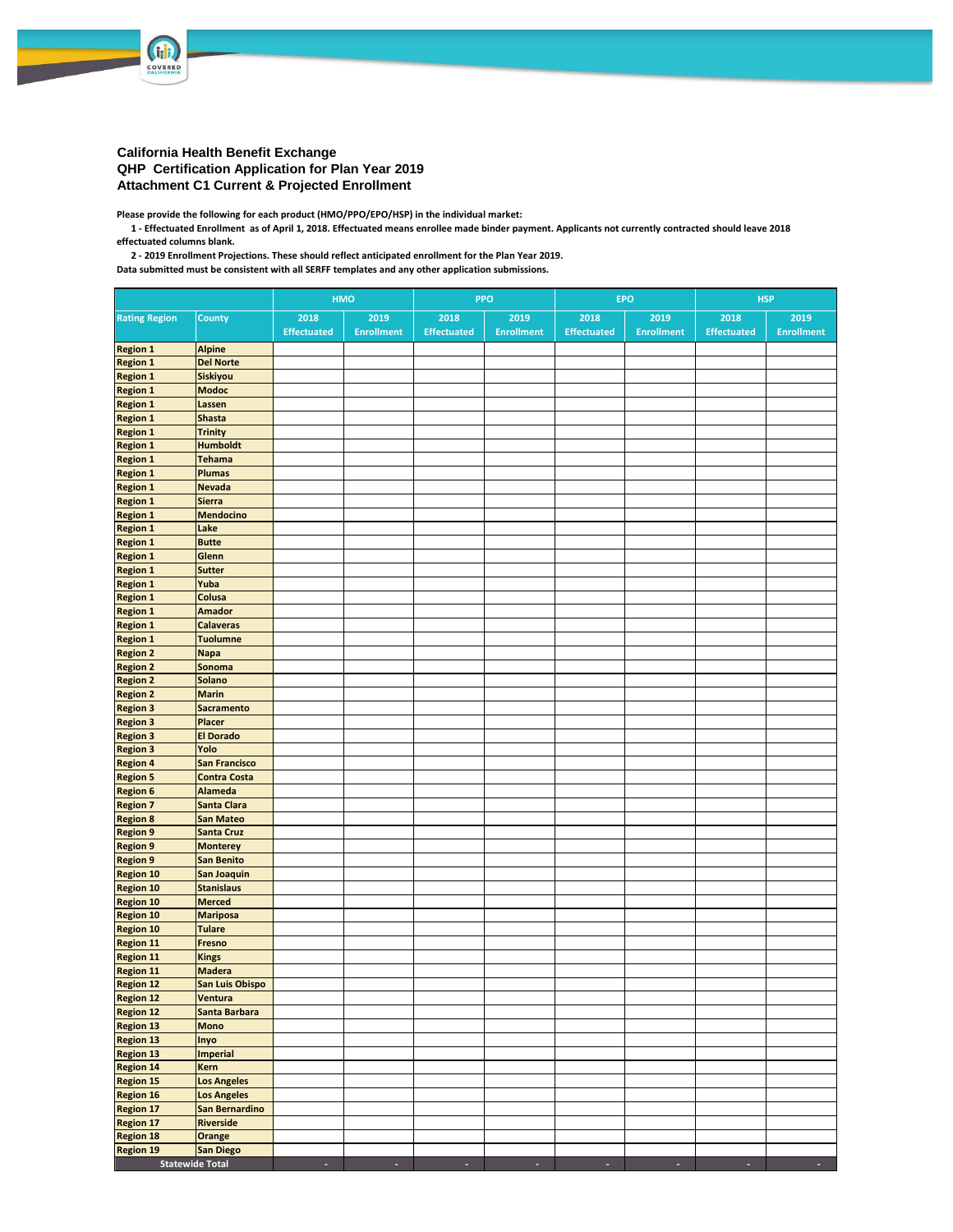

**GRE** COVERED

**Please provide effectuated enrollment as of April 1, 2018 for each line of business. Effectuated means enrollee made binder payment. Membership for employer based coverage should be reported based on member residence address as opposed to employer location. Data submitted must be consistent with all SERFF templates and any other application submissions.**

| <b>Rating Region</b>                             | County                             |                | <b>Employer-Based</b> |                    |                      | <b>Individual Market</b> | <b>Government Payers</b> |          |                     |  |  |  |
|--------------------------------------------------|------------------------------------|----------------|-----------------------|--------------------|----------------------|--------------------------|--------------------------|----------|---------------------|--|--|--|
|                                                  |                                    | <b>CalPERS</b> | <b>Large Group</b>    | <b>Small Group</b> | <b>Mirrored Off-</b> | <b>Non-Mirrored Off-</b> | <b>Tricare</b>           | Medi-Cal | <b>Medicare</b>     |  |  |  |
|                                                  |                                    |                |                       |                    | Exchange             | <b>Exchange</b>          |                          |          |                     |  |  |  |
| <b>Region 1</b>                                  | <b>Alpine</b>                      |                |                       |                    |                      |                          |                          |          |                     |  |  |  |
| <b>Region 1</b>                                  | <b>Del Norte</b>                   |                |                       |                    |                      |                          |                          |          |                     |  |  |  |
| <b>Region 1</b>                                  | Siskiyou                           |                |                       |                    |                      |                          |                          |          |                     |  |  |  |
| <b>Region 1</b>                                  | <b>Modoc</b>                       |                |                       |                    |                      |                          |                          |          |                     |  |  |  |
| <b>Region 1</b><br>Region 1                      | Lassen                             |                |                       |                    |                      |                          |                          |          |                     |  |  |  |
| <b>Region 1</b>                                  | <b>Shasta</b><br><b>Trinity</b>    |                |                       |                    |                      |                          |                          |          |                     |  |  |  |
| Region 1                                         | <b>Humboldt</b>                    |                |                       |                    |                      |                          |                          |          |                     |  |  |  |
| <b>Region 1</b>                                  | Tehama                             |                |                       |                    |                      |                          |                          |          |                     |  |  |  |
| <b>Region 1</b>                                  | Plumas                             |                |                       |                    |                      |                          |                          |          |                     |  |  |  |
| <b>Region 1</b>                                  | <b>Nevada</b>                      |                |                       |                    |                      |                          |                          |          |                     |  |  |  |
| <b>Region 1</b>                                  | <b>Sierra</b>                      |                |                       |                    |                      |                          |                          |          |                     |  |  |  |
| <b>Region 1</b>                                  | <b>Mendocino</b>                   |                |                       |                    |                      |                          |                          |          |                     |  |  |  |
| <b>Region 1</b>                                  | Lake                               |                |                       |                    |                      |                          |                          |          |                     |  |  |  |
| <b>Region 1</b>                                  | <b>Butte</b>                       |                |                       |                    |                      |                          |                          |          |                     |  |  |  |
| <b>Region 1</b>                                  | Glenn                              |                |                       |                    |                      |                          |                          |          |                     |  |  |  |
| Region 1<br><b>Region 1</b>                      | <b>Sutter</b><br>Yuba              |                |                       |                    |                      |                          |                          |          |                     |  |  |  |
| <b>Region 1</b>                                  | Colusa                             |                |                       |                    |                      |                          |                          |          |                     |  |  |  |
| <b>Region 1</b>                                  | <b>Amador</b>                      |                |                       |                    |                      |                          |                          |          |                     |  |  |  |
| <b>Region 1</b>                                  | <b>Calaveras</b>                   |                |                       |                    |                      |                          |                          |          |                     |  |  |  |
| <b>Region 1</b>                                  | <b>Tuolumne</b>                    |                |                       |                    |                      |                          |                          |          |                     |  |  |  |
| <b>Region 2</b>                                  | <b>Napa</b>                        |                |                       |                    |                      |                          |                          |          |                     |  |  |  |
| <b>Region 2</b>                                  | Sonoma                             |                |                       |                    |                      |                          |                          |          |                     |  |  |  |
| <b>Region 2</b>                                  | Solano                             |                |                       |                    |                      |                          |                          |          |                     |  |  |  |
| <b>Region 2</b>                                  | <b>Marin</b>                       |                |                       |                    |                      |                          |                          |          |                     |  |  |  |
| <b>Region 3</b>                                  | <b>Sacramento</b>                  |                |                       |                    |                      |                          |                          |          |                     |  |  |  |
| <b>Region 3</b><br><b>Region 3</b>               | Placer                             |                |                       |                    |                      |                          |                          |          |                     |  |  |  |
| <b>Region 3</b>                                  | <b>El Dorado</b><br>Yolo           |                |                       |                    |                      |                          |                          |          |                     |  |  |  |
| <b>Region 4</b>                                  | <b>San Francisco</b>               |                |                       |                    |                      |                          |                          |          |                     |  |  |  |
| <b>Region 5</b>                                  | <b>Contra Costa</b>                |                |                       |                    |                      |                          |                          |          |                     |  |  |  |
| <b>Region 6</b>                                  | <b>Alameda</b>                     |                |                       |                    |                      |                          |                          |          |                     |  |  |  |
| <b>Region 7</b>                                  | Santa Clara                        |                |                       |                    |                      |                          |                          |          |                     |  |  |  |
| <b>Region 8</b>                                  | San Mateo                          |                |                       |                    |                      |                          |                          |          |                     |  |  |  |
| <b>Region 9</b>                                  | <b>Santa Cruz</b>                  |                |                       |                    |                      |                          |                          |          |                     |  |  |  |
| <b>Region 9</b>                                  | <b>Monterey</b>                    |                |                       |                    |                      |                          |                          |          |                     |  |  |  |
| <b>Region 9</b>                                  | <b>San Benito</b>                  |                |                       |                    |                      |                          |                          |          |                     |  |  |  |
| <b>Region 10</b>                                 | San Joaquin                        |                |                       |                    |                      |                          |                          |          |                     |  |  |  |
| <b>Region 10</b><br><b>Region 10</b>             | <b>Stanislaus</b><br><b>Merced</b> |                |                       |                    |                      |                          |                          |          |                     |  |  |  |
| <b>Region 10</b>                                 | <b>Mariposa</b>                    |                |                       |                    |                      |                          |                          |          |                     |  |  |  |
| Region 10                                        | <b>Tulare</b>                      |                |                       |                    |                      |                          |                          |          |                     |  |  |  |
|                                                  | Fresno                             |                |                       |                    |                      |                          |                          |          |                     |  |  |  |
| Region 11<br>Region 11<br>Region 11              | Kings                              |                |                       |                    |                      |                          |                          |          |                     |  |  |  |
|                                                  | <b>Madera</b>                      |                |                       |                    |                      |                          |                          |          |                     |  |  |  |
| <b>Region 12</b>                                 | San Luis Obispo                    |                |                       |                    |                      |                          |                          |          |                     |  |  |  |
| Region 12<br>Region 12                           | Ventura                            |                |                       |                    |                      |                          |                          |          |                     |  |  |  |
|                                                  | Santa Barbara                      |                |                       |                    |                      |                          |                          |          |                     |  |  |  |
|                                                  | <b>Mono</b>                        |                |                       |                    |                      |                          |                          |          |                     |  |  |  |
| Region 13<br>Region 13<br>Region 13<br>Region 14 | Inyo<br>Imperial                   |                |                       |                    |                      |                          |                          |          |                     |  |  |  |
|                                                  | Kern                               |                |                       |                    |                      |                          |                          |          |                     |  |  |  |
| Region 15                                        | <b>Los Angeles</b>                 |                |                       |                    |                      |                          |                          |          |                     |  |  |  |
| Region 16                                        | <b>Los Angeles</b>                 |                |                       |                    |                      |                          |                          |          |                     |  |  |  |
| Region 17                                        | San Bernardino                     |                |                       |                    |                      |                          |                          |          |                     |  |  |  |
| Region 17                                        | Riverside                          |                |                       |                    |                      |                          |                          |          |                     |  |  |  |
| <b>Region 18</b>                                 | Orange                             |                |                       |                    |                      |                          |                          |          |                     |  |  |  |
| <b>Region 19</b>                                 | <b>San Diego</b>                   |                |                       |                    |                      |                          |                          |          |                     |  |  |  |
|                                                  | <b>Statewide Total</b>             | $\sim$         | $\sim$                | ÷                  | $\sim$               | $\sim$                   | $\sim$                   | $\sim$   | $\sigma_{\rm{eff}}$ |  |  |  |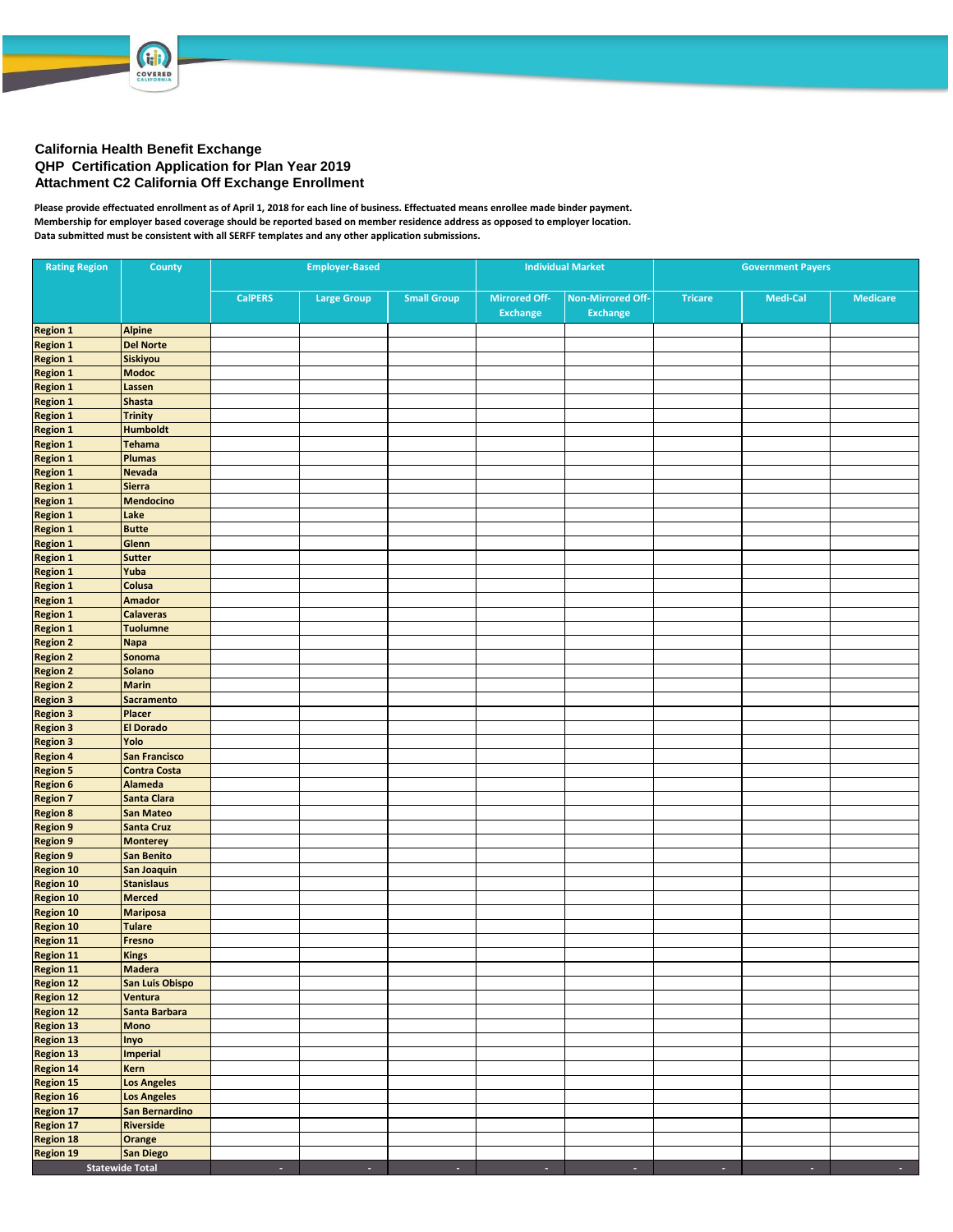## California Health Benefit Exchange QHP Certification Application for Plan Year 2019 Attachment D2 Media Plan Flowchart

| <b>APPLICANT NAME</b>                     |                                 |       |           |        |        |       |       |        |        |        |       |        |        |        |       |        |         |        |        |       |        |        |        |       |        |        |
|-------------------------------------------|---------------------------------|-------|-----------|--------|--------|-------|-------|--------|--------|--------|-------|--------|--------|--------|-------|--------|---------|--------|--------|-------|--------|--------|--------|-------|--------|--------|
|                                           |                                 |       |           |        |        |       |       |        |        |        |       |        |        |        |       |        |         |        |        |       |        |        |        |       |        |        |
|                                           | <b>OE5 2018-2019 Media Plan</b> |       |           |        |        |       |       |        |        |        |       |        |        |        |       |        |         |        |        |       |        |        |        |       |        |        |
|                                           |                                 |       | 2018 Q4   |        |        |       |       |        |        |        |       |        |        |        |       |        | 2019 Q1 |        |        |       |        |        |        |       |        |        |
| <b>Media Plan</b>                         | Costs (rounded)                 | 3-Sep | $10-$ Sep | 17-Sep | 24-Sep | 1-Oct | 8-Oct | 15-Oct | 22-Oct | 29-Oct | 5-Nov | 12-Nov | 19-Nov | 26-Nov | 3-Dec | 10-Dec | 17-Dec  | 24-Dec | 31-Dec | 7-Jan | 14-Jan | 21-Jan | 28-Jan | 4-Feb | 11-Feb | 18-Feb |
| Television                                |                                 |       |           |        |        |       |       |        |        |        |       |        |        |        |       |        |         |        |        |       |        |        |        |       |        |        |
| Radio                                     |                                 |       |           |        |        |       |       |        |        |        |       |        |        |        |       |        |         |        |        |       |        |        |        |       |        |        |
| Out-of-Home                               |                                 |       |           |        |        |       |       |        |        |        |       |        |        |        |       |        |         |        |        |       |        |        |        |       |        |        |
| Print (Newsprint, Magazine, Freestanding) |                                 |       |           |        |        |       |       |        |        |        |       |        |        |        |       |        |         |        |        |       |        |        |        |       |        |        |
| Direct Mail                               |                                 |       |           |        |        |       |       |        |        |        |       |        |        |        |       |        |         |        |        |       |        |        |        |       |        |        |
| Shared Mail                               |                                 |       |           |        |        |       |       |        |        |        |       |        |        |        |       |        |         |        |        |       |        |        |        |       |        |        |
| <b>Search Engine Marketing</b>            |                                 |       |           |        |        |       |       |        |        |        |       |        |        |        |       |        |         |        |        |       |        |        |        |       |        |        |
| Digital (display, video, mobile, radio)   |                                 |       |           |        |        |       |       |        |        |        |       |        |        |        |       |        |         |        |        |       |        |        |        |       |        |        |
| Social media                              |                                 |       |           |        |        |       |       |        |        |        |       |        |        |        |       |        |         |        |        |       |        |        |        |       |        |        |
| E-mail marketing                          |                                 |       |           |        |        |       |       |        |        |        |       |        |        |        |       |        |         |        |        |       |        |        |        |       |        |        |
| Other - Community Events                  |                                 |       |           |        |        |       |       |        |        |        |       |        |        |        |       |        |         |        |        |       |        |        |        |       |        |        |
| Other - Lead Purchasing                   |                                 |       |           |        |        |       |       |        |        |        |       |        |        |        |       |        |         |        |        |       |        |        |        |       |        |        |

**\*Please add weeks, if needed**

**\*Use darker color to indicate media heavy up**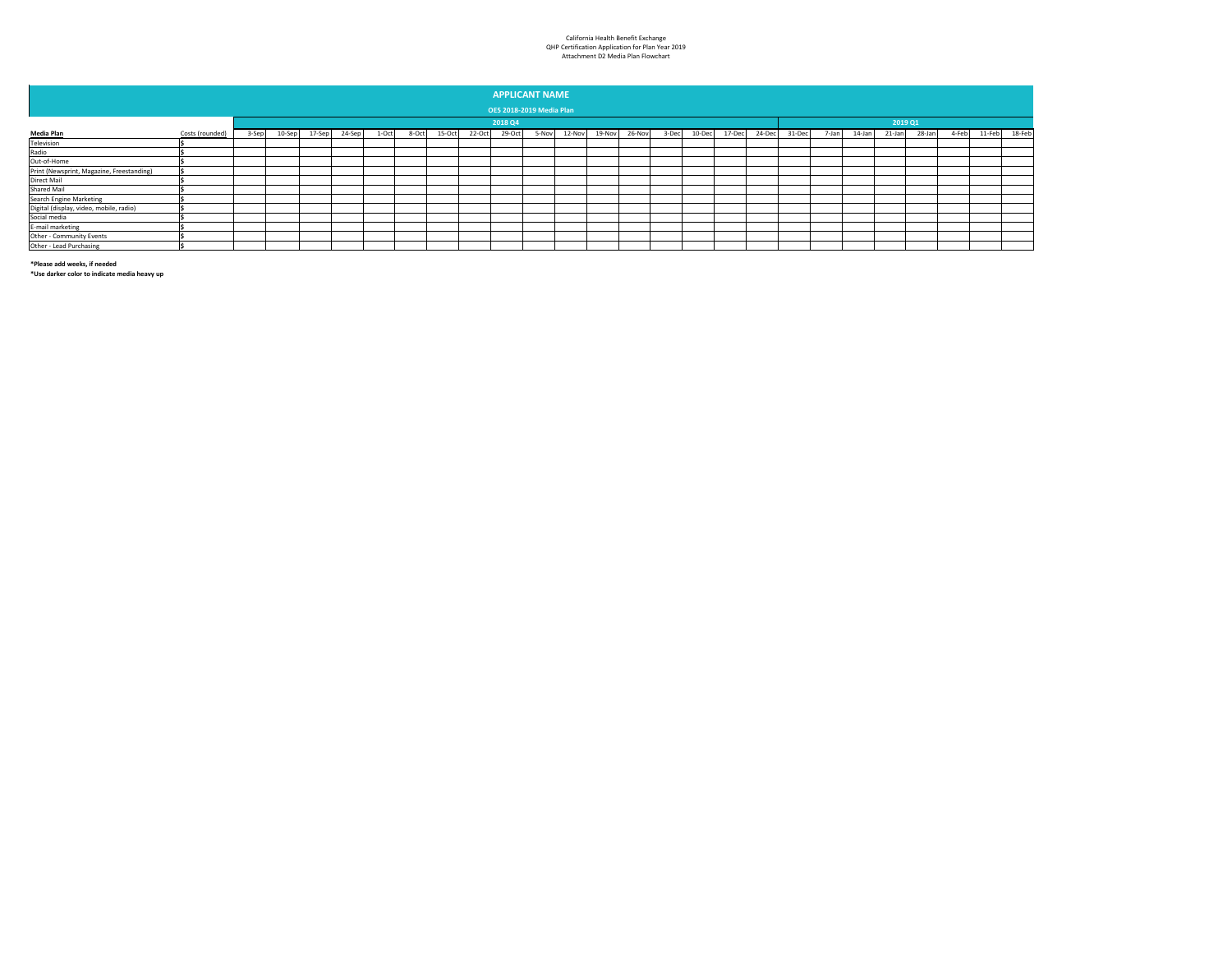## California Health Benefit Exchange QHP Certification Application for Plan Year 2019 Attachment D2 Media Plan Flowchart

|                                           | <b>SAMPLE - COMPANY NAME</b>    |       |         |        |        |       |       |        |        |        |       |        |        |        |       |        |        |        |         |       |        |        |        |       |        |        |
|-------------------------------------------|---------------------------------|-------|---------|--------|--------|-------|-------|--------|--------|--------|-------|--------|--------|--------|-------|--------|--------|--------|---------|-------|--------|--------|--------|-------|--------|--------|
|                                           | <b>OE5 2018-2019 Media Plan</b> |       |         |        |        |       |       |        |        |        |       |        |        |        |       |        |        |        |         |       |        |        |        |       |        |        |
|                                           |                                 |       | 2018 Q4 |        |        |       |       |        |        |        |       |        |        |        |       |        |        |        | 2019 Q1 |       |        |        |        |       |        |        |
| <b>Media Plan</b>                         | Costs (rounded)                 | 3-Sep | 10-Sep  | 17-Sep | 24-Sep | 1-Oct | 8-Oct | 15-Oct | 22-Oct | 29-Oct | 5-Nov | 12-Nov | 19-Nov | 26-Nov | 3-Dec | 10-Dec | 17-Dec | 24-Dec | 31-Dec  | 7-Jan | 14-Jan | 21-Jan | 28-Jan | 4-Feb | 11-Feb | 18-Feb |
| Television                                | \$20M                           |       |         |        |        |       |       |        |        |        |       |        |        |        |       |        |        |        |         |       |        |        |        |       |        |        |
| Radio                                     | \$1.5M                          |       |         |        |        |       |       |        |        |        |       |        |        |        |       |        |        |        |         |       |        |        |        |       |        |        |
| Out-of-Home                               | \$1M                            |       |         |        |        |       |       |        |        |        |       |        |        |        |       |        |        |        |         |       |        |        |        |       |        |        |
| Print (Newsprint, Magazine, Freestanding) | \$1M                            |       |         |        |        |       |       |        |        |        |       |        |        |        |       |        |        |        |         |       |        |        |        |       |        |        |
| Direct Mail                               | S <sub>1M</sub>                 |       |         |        |        |       |       |        |        |        |       |        |        |        |       |        |        |        |         |       |        |        |        |       |        |        |
| <b>Shared Mail</b>                        |                                 |       |         |        |        |       |       |        |        |        |       |        |        |        |       |        |        |        |         |       |        |        |        |       |        |        |
| Search Engine Marketing                   | \$250k                          |       |         |        |        |       |       |        |        |        |       |        |        |        |       |        |        |        |         |       |        |        |        |       |        |        |
| Digital (display, video, mobile, radio)   | \$300k                          |       |         |        |        |       |       |        |        |        |       |        |        |        |       |        |        |        |         |       |        |        |        |       |        |        |
| Social media                              | \$500k                          |       |         |        |        |       |       |        |        |        |       |        |        |        |       |        |        |        |         |       |        |        |        |       |        |        |
| E-mail marketing                          | \$250k                          |       |         |        |        |       |       |        |        |        |       |        |        |        |       |        |        |        |         |       |        |        |        |       |        |        |
| Other - Community Events                  | \$200k                          |       |         |        |        |       |       |        |        |        |       |        |        |        |       |        |        |        |         |       |        |        |        |       |        |        |
| Other - Lead Purchasing                   | <b>S50k</b>                     |       |         |        |        |       |       |        |        |        |       |        |        |        |       |        |        |        |         |       |        |        |        |       |        |        |

**\*Please add weeks, if needed**

**\*Use darker color to indicate media heavy up**